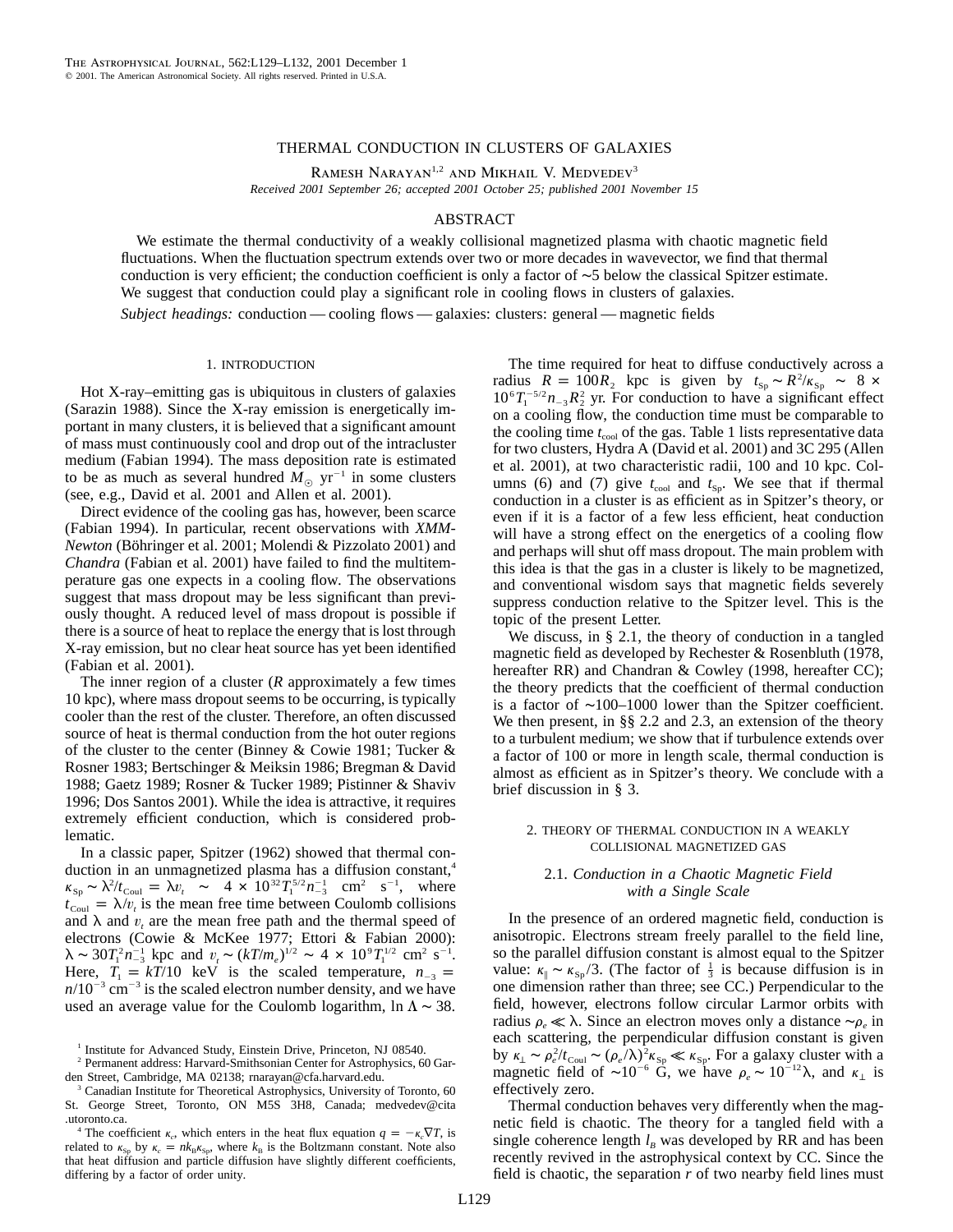TABLE 1 Comparison of the Cooling Time and the Conduction Time in Hydra A and 3C 295

| Cluster Name<br>(1) | R<br>(kpc)<br>(2) | n<br>$\rm (cm^{-3})$<br>(3) | kТ<br>(keV)<br>(4) | (kpc)<br>(5)        | $t_{\rm cool}$<br>(Gyr)<br>(6) | $I_{\text{Sp}}$<br>(Gyr)<br>(7) | $I_{\text{turb}}$<br>(Gyr)<br>(8) |
|---------------------|-------------------|-----------------------------|--------------------|---------------------|--------------------------------|---------------------------------|-----------------------------------|
| Hydra $A$           | 100               | 0.005                       | 3.6                | 0.8                 |                                | 0.5                             |                                   |
| $3C$ 295            | 10<br>100<br>10   | 0.06<br>0.008<br>0.15       | 3.1<br>5.0<br>3.0  | 0.05<br>0.9<br>0.02 | 0.5<br>0.3                     | 0.09<br>0.3<br>0.2              | 0.4<br>2                          |

have a Lyapunov-like scaling as a function of distance *l* along the field:

$$
r \sim r_0 \exp(l/L_{Lyap}), \tag{1}
$$

where  $r_0$  is the initial separation of the two lines. Because there is only one characteristic scale in the problem, namely  $l_B$ , we expect  $L_{Lyap} \sim l_B$ .

Following RR and CC, let us consider the evolution of a compact cloud of electrons of initial size  $\rho_e$ . With time, the electrons diffuse parallel to the field, with a diffusion constant  $k_{\parallel}$ . As the electron cloud spreads out, its perpendicular extent diverges exponentially according to equation (1). Thus, by the time the electrons have diffused a Rechester-Rosenbluth distance  $L_{RR} \sim l_B \ln (l_B / \rho_e) \sim 30 l_B$  along the field line, their transverse separation is of order  $l_B$ . The numerical coefficient 30 corresponds to  $l_B/\rho_e \sim 10^{13}$ , a typical value for a galaxy cluster (assuming that  $l_B$  is a fraction of the radius). Being a logarithmic factor, the numerical value is insensitive to details. When electrons have moved a distance  $L_{RR}$  along the tangled field line, their three-dimensional rms displacement is  $R_*$ , where  $R_*^2 \sim$  $L_{\text{RR}}l_B \sim 30l_B^2$ . Beyond  $R_*$ , the motion of an electron is isotropic and uncorrelated with its previous path.

Let us define  $t_{\ast}$  as the time it takes for electrons to diffuse a distance  $L_{RR}$  along the field:  $t_* \sim L_{RR}^2 / \kappa_{\parallel}$ . For  $t < t_*$ , electrons diffuse anisotropically:  $l \sim (\kappa_{\parallel} t)^{1/2}$ ,  $r \sim \rho_e \exp[(\kappa_{\parallel} t)^{1/2}/l_B]$ . For  $t > t<sub>*</sub>$ , however, electrons diffuse isotropically and move in three dimensions, according to  $R \sim (\kappa_* t)^{1/2}$ , where

$$
\kappa_* \sim R_*^2 / t_* \sim (l_B / L_{RR}) \kappa_{\parallel} \sim 10^{-2} \kappa_{\rm Sp}.
$$
 (2)

We see that for  $R > R_*$  the conduction is many orders of magnitude more efficient than when the field is ordered. However,  $\kappa_*$  is still a factor of ~100 less than  $\kappa_{\rm Sp}$ . The conduction time is correspondingly ∼100 times longer than the Spitzer time  $t_{S_p}$ . As Table 1 shows, such weak conduction is unlikely to have an important effect on cooling flows.

The estimate given in equation (2) is valid so long as  $\lambda$  <  $l<sub>B</sub>$ . This condition, which is likely to be satisfied by the gas in clusters [compare  $\lambda$  with  $l_B \sim R/(few)$  in Table 1], ensures that collisions enable electrons to pass through magnetic mirrors caused by inhomogeneities in the field. If  $\lambda > l_B$ , conduction is suppressed by an additional factor  $\theta < 1$  (Chandran et al. 1999; Malyshkin & Kulsrud 2001), since only a fraction of the electrons are able to penetrate the mirrors. This would cause the conduction time to increase by a factor of  $1/\theta$ .

### 2.2. *Conduction in a Multiscale Chaotic Magnetic Field*

A key assumption of the RR theory is the presence of a single Lyapunov length scale  $L_{Lyap} \sim l_B$ . However, if the medium is turbulent, chaotic fluctuations will be present over a wide range of length scales. We generalize the theory for such a multiscale medium.

We begin by reexpressing the single-scale theory as follows. When two field lines are separated by a distance *r* smaller than  $l_B$ , their mean square separation  $\langle r^2 \rangle$  increases with distance *l* along the field line according to a Lyapunov-like scaling. However, when  $r > l_B$ , the increase is given by the usual diffusion law, where  $\langle r^2 \rangle$  increases by  $\Delta r^2 \sim l_B^2$  for a parallel displacement  $\Delta l \sim l_B$ . Thus, we may describe the evolution in the two regimes,  $\langle r^2 \rangle < l_B^2$  and  $\langle r^2 \rangle > l_B^2$ , by the following two differential equations

$$
d\langle r^2 \rangle / dl \sim 2\langle r^2 \rangle / l_B, \quad d\langle r^2 \rangle / dl \sim l_B^2 / l_B = l_B. \tag{3}
$$

Consider now a tangled magnetic field with a range of scales, and assume that the statistics of the magnetic field fluctuations are described by the Goldreich & Sridhar (1995, hereafter GS) theory of Alfvénic MHD turbulence. In a GS turbulent cascade, there is a range of scales  $l_1$  perpendicular to the field, extending from a minimum scale  $l_{\perp,\text{min}}$  to a maximum scale  $l_B$ . The fluctuations are anisotropic, so that for a given perpendicular scale *l*⊥ the corresponding parallel coherence scale  $l_{\parallel}$  is given by

$$
(l_{\parallel}/l_B) \sim (l_{\perp}/l_B)^{\alpha}, \quad l_{\perp, \text{ min}} < l_{\perp} < l_B. \tag{4}
$$

For simplicity, we have selected the normalization such that, on the outer scale  $l_B$ , the fluctuations are isotropic:  $l_{\perp} \sim l_{\parallel} \sim$  $l_B$ . The index  $\alpha$  is equal to  $\frac{2}{3}$  for strong MHD turbulence (GS) and  $\frac{3}{4}$  for intermediate turbulence (Goldreich & Sridhar 1997).

Using the single-scale equations (eq. [3]) as a guide, it is straightforward to write corresponding equations for a medium with a spectrum of fluctuations. We then identify three regimes for the evolution of  $\langle r^2 \rangle$ .

First, when  $r = \langle r^2 \rangle^{1/2} < l_{\perp, \text{min}}$ , all the fluctuation scales in the medium contribute to Lyapunov-like growth (assuming that they all behave chaotically), so

$$
\frac{d\langle r^2\rangle}{dl} \sim 2\langle r^2\rangle \int_{1/l_B}^{1/l_\perp, \text{ min}} \frac{d \ln k_\perp}{l_\parallel} \sim \frac{2\langle r^2\rangle}{l_{\parallel, \text{ min}}},\tag{5}
$$

where we have written  $k_1 = 1/l_1$  and ignored constants of order unity in the normalization of the integral. We see that the effective Lyapunov scale for the growth of *r* is the parallel coherence length of the *smallest*-scale fluctuations in the medium, i.e.,

$$
r \sim r_0 \exp\left(\frac{l}{l_{\parallel,\min}}\right), \quad l_{\parallel,\min} \sim l_{\perp,\min}^{\alpha} l_B^{1-\alpha}.\tag{6}
$$

Since usually  $l_{\parallel, \text{min}} \ll l_B$ , the growth is rapid.

Once *r* exceeds  $l_{\perp,\text{min}}$ , the evolution switches to a second regime. We continue to have Lyapunov-like growth from scales  $l_1 > r$ , but there is diffusion-like growth for scales  $l_1 < r$ . The evolution equation for  $l_{\perp, \text{min}}^2 < \langle r^2 \rangle < l_B^2$  thus becomes

$$
\frac{d\langle r^2\rangle}{dl} \sim 2\langle r^2\rangle \int_{1/l_B}^{1/r} \frac{d\ln k_\perp}{l_\parallel} + \int_{1/r}^{1/l_\perp, \text{ min}} d\ln k_\perp \frac{l_\perp^2}{l_\parallel}. \tag{7}
$$

If  $l_B \gg r \gg l_{\perp, min}$ , each integral in equation (7) is dominated by the scale *r*. Substituting  $l_{\parallel}$  from equation (4) in differential equation (7), we then obtain the solution

$$
r/l_B \sim (l/l_B)^{1/\alpha}.\tag{8}
$$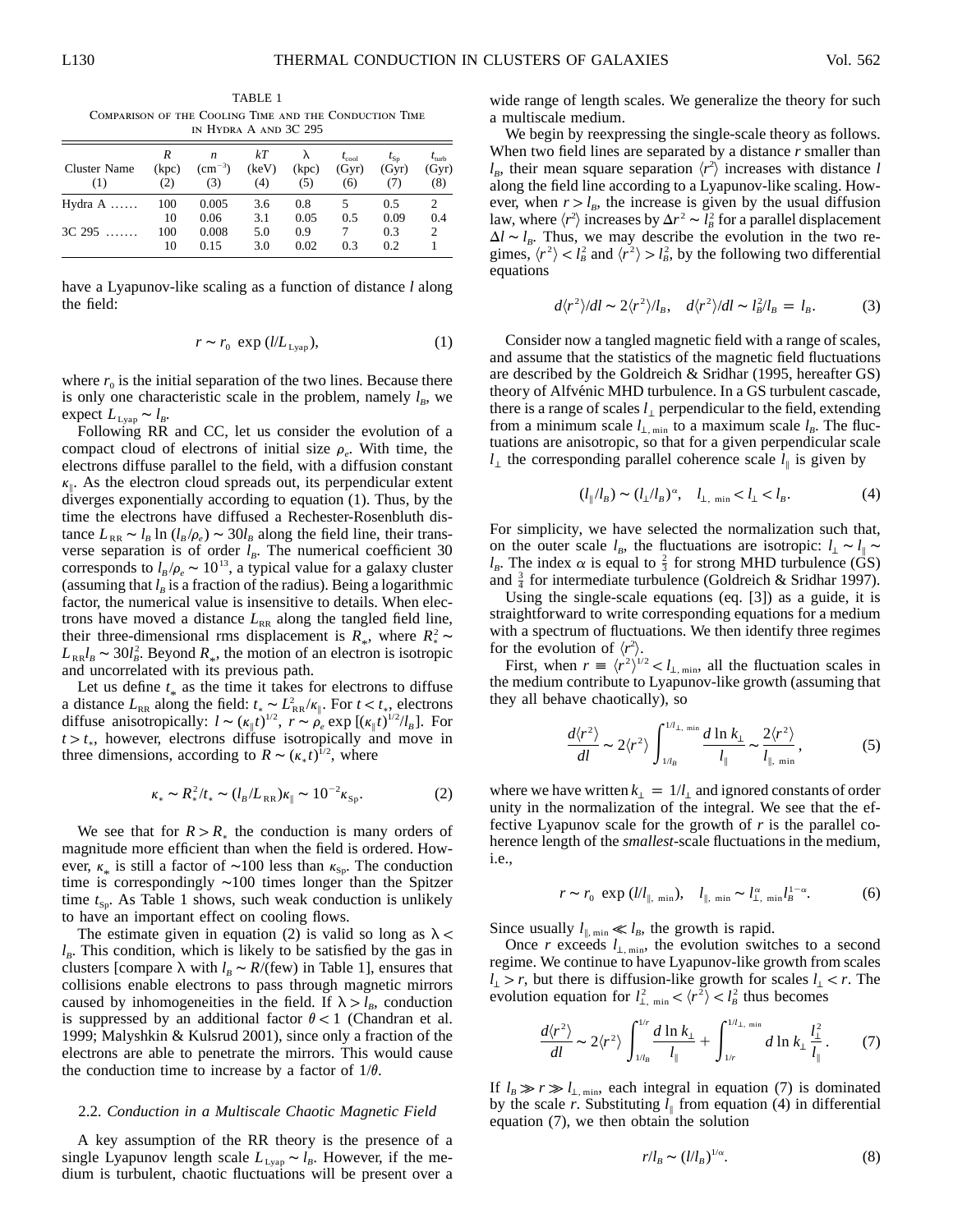

Fig. 1.—Variation of the rms transverse displacement *r* of two field lines vs. longitudinal distance *l* along the field lines, for  $\alpha = \frac{2}{3}$ . Four choices of the minimum scale of turbulence are shown,  $l_{\perp, min}/l_B = 10^{-1}$  (solid line),  $10^{-5}$ (short-dashed line),  $10^{-11}$  ( $\sim \rho_p/l_B$ ; dotted line), and  $10^{-13}$  ( $\sim \rho_e/l_B$ ; long-dashed line), which correspond to  $l_{\parallel,\text{min}}/l_B = 2.2 \times 10^{-1}$ ,  $4.6 \times 10^{-4}$ ,  $4.6 \times 10^{-8}$ , and  $2.2 \times 10^{-9}$ , respectively.

Remarkably, the separation between two neighboring field lines becomes of order  $l_B$  for a parallel translation of only  $\sim l_B$ ; this is much faster than in the RR theory, which requires a parallel translation ∼30*l<sub>B</sub>*. The solution  $r \propto l^{\frac{1}{\alpha}}$  corresponds exactly to  $l_{\perp} \propto l_{\parallel}^{1/\alpha}$  in the turbulence model (eq. [4]). Thus, the rms separation of field lines grows along the "Goldreich-Sridhar cone."

When  $r > l_B$ , we enter a third regime, which corresponds to isotropic diffusion. From equation (8), it is clear that thermal conduction in a multiscale chaotic field is almost as efficient as in Spitzer's theory. Replacing  $L_{RR}$  with  $l_B$  in equation (2), we estimate  $\kappa_{\text{turb}} \sim \kappa_{\text{Sp}}/3$  (but see § 2.3 for a better estimate of the coefficient). As in § 2.1, we have assumed  $\lambda < l_B$  and have not included a magnetic mirror factor  $\theta$ . In GS turbulence, perturbations on length scales  $l_1 < l_B$  have weak magnetic field fluctuations,  $\Delta B/B \sim l_{\perp}/l_{\parallel} \sim (l_{\perp}/l_{B})^{1-\alpha} < 1$ , and cause negligible mirroring. Only perturbations on the scale  $l_B$  cause strong mirroring, but these have a negligible effect so long as  $\lambda < l_B$ (Chandran et al. 1999; Malyshkin & Kulsrud 2001).

### 2.3. *Numerical Solutions*

We have numerically integrated the differential equations (5) and (7), starting with an initial separation  $r = 10^{-13} \hat{l}_B \sim \rho_e$ , and assuming  $\alpha = \frac{2}{3}$  as appropriate for strong turbulence in the GS model. Figure 1 shows four numerical solutions for the evolution of *r* as a function of distance *l* along the field line, corresponding to four choices of the minimum scale  $l_{\perp,\text{min}}$  of the turbulence. We see exponential growth of *r* for  $l < l_{\perp,\text{min}}$ and power-law growth for larger separations, confirming the scalings given in equations (6) and (8).

Let us define the decorrelation length  $L_{\text{dec}}$  as the distance along the field line for which the transverse separation *r* becomes equal to  $l_B$ . Figure 2 shows how  $L_{\text{dec}}$  depends on  $l_{\perp,\text{min}}$ . When  $l_{\perp,\text{min}} \sim l_B$ , the turbulence is dominated by a single (outer) scale. This corresponds to the RR theory, and in this limit the decorrelation length is large, as expected. However, for  $l_{\perp,\text{min}} \lesssim 10^{-2} l_B$ , we find that  $\bar{L}_{\text{dec}}$  is quite small, asymptoting to ∼1.6*l<sub>B</sub>*. Since *L*<sub>dec</sub> is the analog of the Rechester-Rosenbluth length  $L_{RR}$  for a multiscale medium, we may replace  $L_{RR}$  with  $L_{\text{dec}}$  in equation (2) to estimate the diffusion constant in a tur-



FIG. 2.—Variation of the decorrelation length  $L_{\text{dec}}$  vs.  $l_{\perp,\text{min}}$ . Note that  $L_{\text{dec}} \lesssim 2 l_B$  for  $l_{\perp \text{min}} \lesssim 10^{-2} l_B$ .

bulent medium:<sup>5</sup>

$$
\kappa_{\rm turb} \sim (l_B/L_{\rm dec}) \kappa_{\parallel} \sim \kappa_{\rm Sp} / 5, \qquad t_{\rm turb} \sim 5 t_{\rm Sp}. \tag{9}
$$

Thus, if turbulence extends over at least two decades in scale, conduction is very efficient and approaches the Spitzer level to within a factor of a few.

#### 3. DISCUSSION

Thermal conductivity in a homogeneous magnetic field is known to be highly anisotropic—it is Spitzer along the field, but extraordinarily reduced in the transverse direction. RR came up with the important insight that when the magnetic field is tangled and chaotic, thermal conduction is enhanced significantly by the exponential divergence of neighboring field lines. However, even with this effect, CC estimated that the conductivity in galaxy clusters is below the Spitzer level by a factor  $\gtrsim$  100.

We have shown in this Letter that if the field is chaotic over a wide range of length scales (factor of 100 or more), as might happen with MHD turbulence (GS), thermal conduction is boosted to within a factor of ∼5 of the Spitzer value. Such strong conduction will have a significant effect on galaxy clusters (compare cols. [6] and [8] in Table 1). It can transport heat to the center of a cluster to replace the energy lost through cooling, and it can also eliminate any thermal instability in the cooling gas. Thus, it may well reduce the need for large-scale mass dropout in cooling flows (Tucker & Rosner 1983; Bertschinger & Meiksin 1986). Only in the inner regions of some clusters (e.g., 3C 295; see Table 1) might there be significant dropout. It is worth noting that some authors have discussed potential problems with invoking such strong conduction (Binney & Cowie 1981; Bregman & David 1988), while others have rebutted these arguments (Rosner & Tucker 1989; Dos Santos 2001).

An important requirement for the validity of our analysis is that the magnetic field should behave chaotically; i.e., it should exhibit Lyapunov-like behavior over a wide range of scales. Weak MHD turbulence consists of a superposition of Alfvén waves and is not chaotic. However, the model of strong and

<sup>&</sup>lt;sup>5</sup> Since eqs. (5) and (7) are approximate and may contain numerical coefficients of order unity multiplying the integrals, the numerical factor of  $\frac{1}{5}$  in eq. (9) is approximate as well.